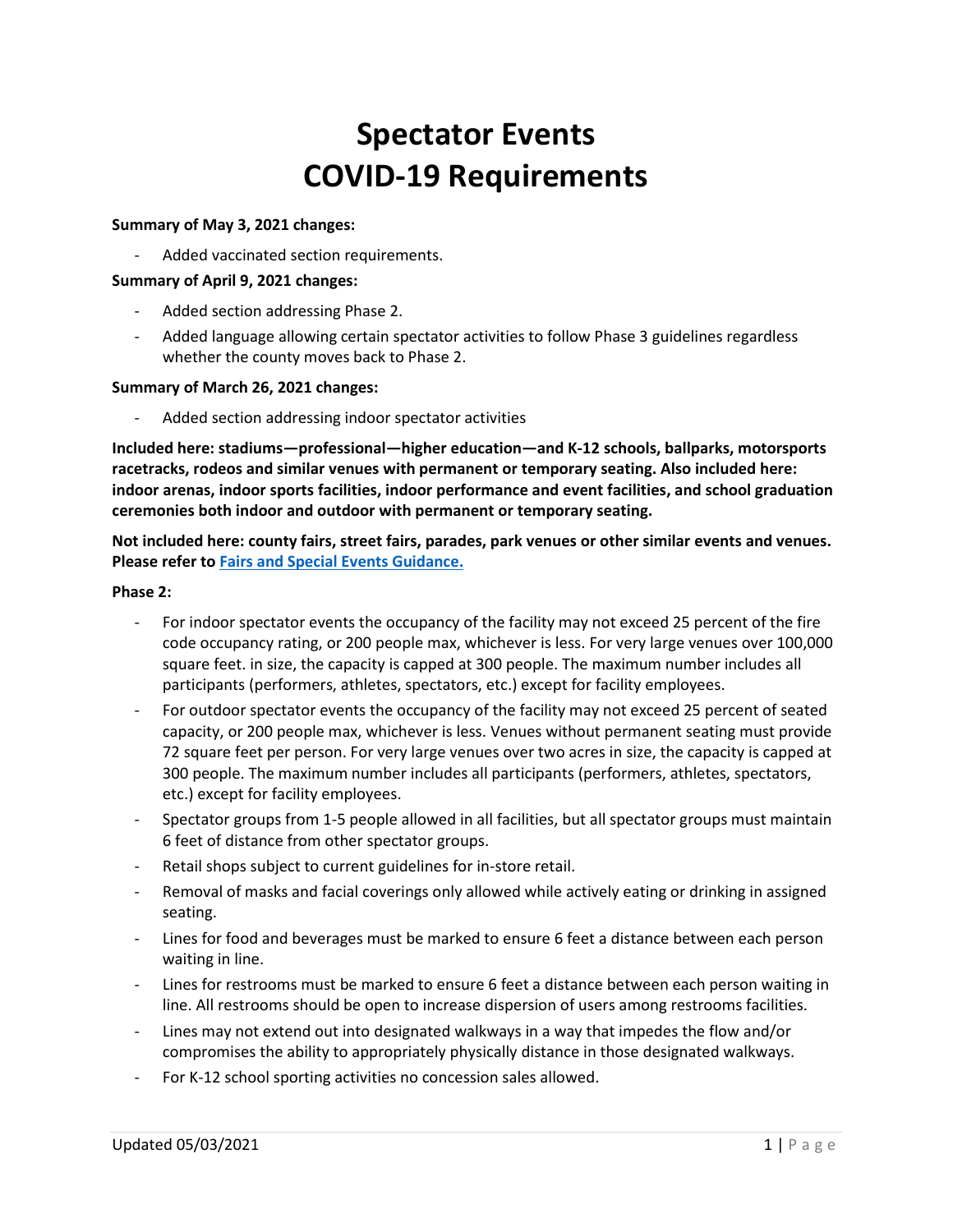- Professional sporting activities, higher education and college sporting activities, major junior hockey, and part-time professional sporting activities without players associations or unions, may utilize Phase 3 Spectator Events guidance in Phase 2 if they operate under an approved league or conference plan.
- School graduation ceremonies and commencement ceremonies may utilize Phase 3 Spectator Events guidance in Phase 2, if they operate under an event health and safety plan for the graduation ceremony. All other aspects of school graduations and commencement ceremonies must follow Department of Health Graduations Guidance: [https://www.doh.wa.gov/Portals/1/Documents/1600/coronavirus/GraduationGuidance.pdf.](https://gcc02.safelinks.protection.outlook.com/?url=https%3A%2F%2Fwww.doh.wa.gov%2FPortals%2F1%2FDocuments%2F1600%2Fcoronavirus%2FGraduationGuidance.pdf&data=04%7C01%7Cjon.snyder%40gov.wa.gov%7C35c1f6b51ad14464163108d8fa40ca40%7C11d0e217264e400a8ba057dcc127d72d%7C0%7C0%7C637534503474862417%7CUnknown%7CTWFpbGZsb3d8eyJWIjoiMC4wLjAwMDAiLCJQIjoiV2luMzIiLCJBTiI6Ik1haWwiLCJXVCI6Mn0%3D%7C1000&sdata=9Rizzmaaa9K5X4SmTG6l9U18WGXYVqJHDTAamz1jons%3D&reserved=0)

# **Phase 3:**

## **Outdoor Venues**

Outdoor venues with seating (permanent or temporary) that meet the following requirements may exceed 200 people maximum attendance:

- A facility must have individual designated seating capability. Open, unreserved seating not allowed.
- A facility must have controlled entrances and exits and the ability to monitor exact attendance.

An outdoor venue that meets those requirements may:

- Open to a capacity of 25% per section or 9,000 spectators maximum, whichever is lower.
- For smaller facilities up to 400 spectators maximum allowed at 50% capacity. In order to exceed 400 spectators a facility must be able to accommodate over 400 spectators at 25% capacity and capacity must not exceed 9,000 spectators total.

Additional venue requirements:

- Each facility must have a plan for handling congestion and reducing crowding, including entrance and exits, parking facilities, stairs and elevators, and any areas where lines form. Facility staff will monitor the execution of the plan.
- Tickets must be sold in groups of 1-15. Each group of 1-15 spectators must be 6 feet away (sideto-side and front-to-back) from other groups of 1-15. Facilities with benches, bleachers or nonnumbered seating must block off a portion of seating to ensure groups are distanced.
- Suites or other indoor viewing areas, including dine-in food service areas, limited to 25% capacity and windows are required to be open at all times.
- Outdoor viewing areas without permanent seating that are a part of a facility with permanent seating (decks, grass berms, eating areas etc.) are limited to one seated group (1-6 people) per 100 square ft. Each group will be in a reserved space, only available to the group or pod who purchased a specific location. Facility staff must monitor and restrict interactions between groups. Each outdoor viewing area limited to a maximum of 100 spectators. Outdoor viewing areas without reserved seating only allowed if they are a part of a facility that has individual designated seating capability and controlled entrances and exits. Spectators in these areas count towards the total allowed maximum of 9,000 spectators. Bleachers are not considered "outdoor viewing areas" and must be limited to 25% capacity.
- Retail shops subject to current guidelines for in-store retail.
- Removal of masks and facial coverings only allowed while actively eating or drinking in assigned seating.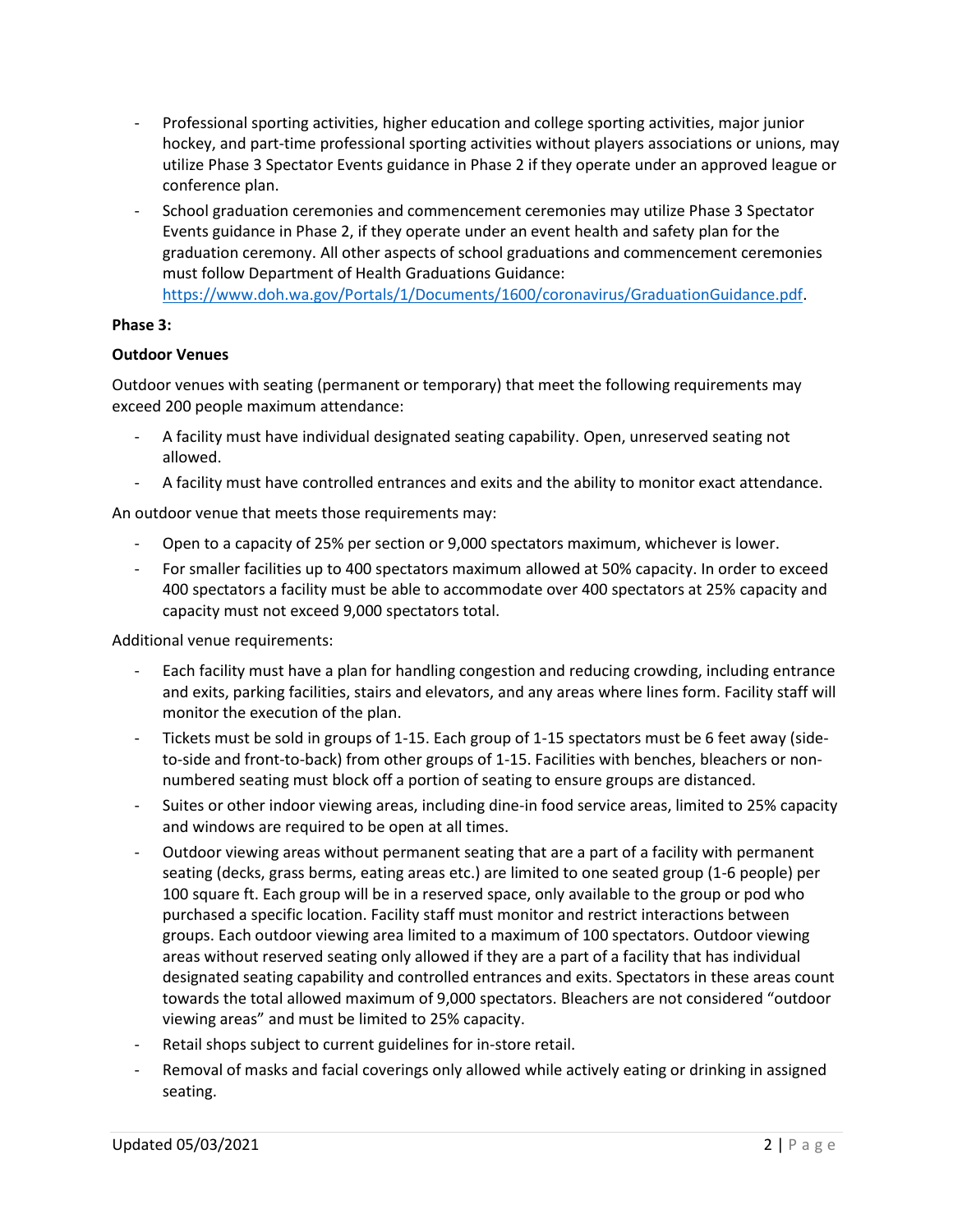- Lines for food and beverages must be marked to ensure 6 feet a distance between each person waiting in line.
- Lines for restrooms must be marked to ensure 6 feet a distance between each person waiting in line. All restrooms should be open to increase dispersion of users among restrooms facilities.
- Lines may not extend out into designated walkways in a way that impedes the flow and/or compromises the ability to appropriately physically distance in those designated walkways.
- School graduation ceremonies and commencement ceremonies must follow Department of Health Graduations Guidance: [https://www.doh.wa.gov/Portals/1/Documents/1600/coronavirus/GraduationGuidance.pdf.](https://gcc02.safelinks.protection.outlook.com/?url=https%3A%2F%2Fwww.doh.wa.gov%2FPortals%2F1%2FDocuments%2F1600%2Fcoronavirus%2FGraduationGuidance.pdf&data=04%7C01%7Cjon.snyder%40gov.wa.gov%7C35c1f6b51ad14464163108d8fa40ca40%7C11d0e217264e400a8ba057dcc127d72d%7C0%7C0%7C637534503474862417%7CUnknown%7CTWFpbGZsb3d8eyJWIjoiMC4wLjAwMDAiLCJQIjoiV2luMzIiLCJBTiI6Ik1haWwiLCJXVCI6Mn0%3D%7C1000&sdata=9Rizzmaaa9K5X4SmTG6l9U18WGXYVqJHDTAamz1jons%3D&reserved=0)

## **Phase 3:**

## **Indoor Venues:**

- All indoor sports spectators subject to 50% capacity or 400-person maximum per room, whichever is lower, all participants including performers, athletes, officials, coaches, volunteers and spectators are to be included in calculating the 400-person maximum. Facilities larger than 100,000 square feet allowed 50% capacity or 600 per room, whichever is lower, and all participants including performers, athletes, officials, coaches, volunteers and spectators are to be included in calculating the 600-person maximum.
- Spectator groups from 1-10 people allowed in all facilities, but all spectator groups must maintain 6 feet of distance from other spectator groups.
- Retail shops subject to current guidelines for in-store retail.
- Removal of masks and facial coverings only allowed while actively eating or drinking in assigned seating.
- Lines for food and beverages must be marked to ensure 6 feet a distance between each person waiting in line.
- Lines for restrooms must be marked to ensure 6 feet a distance between each person waiting in line. All restrooms should be open to increase dispersion of users among restrooms facilities.
- Lines may not extend out into designated walkways in a way that impedes the flow and/or compromises the ability to appropriately physically distance in those designated walkways.
- For K-12 school sporting activities no concession sales allowed.
- School graduation ceremonies must follow Department of Health Graduations Guidance: [https://www.doh.wa.gov/Portals/1/Documents/1600/coronavirus/GraduationGuidance.pdf.](https://gcc02.safelinks.protection.outlook.com/?url=https%3A%2F%2Fwww.doh.wa.gov%2FPortals%2F1%2FDocuments%2F1600%2Fcoronavirus%2FGraduationGuidance.pdf&data=04%7C01%7Cjon.snyder%40gov.wa.gov%7C35c1f6b51ad14464163108d8fa40ca40%7C11d0e217264e400a8ba057dcc127d72d%7C0%7C0%7C637534503474862417%7CUnknown%7CTWFpbGZsb3d8eyJWIjoiMC4wLjAwMDAiLCJQIjoiV2luMzIiLCJBTiI6Ik1haWwiLCJXVCI6Mn0%3D%7C1000&sdata=9Rizzmaaa9K5X4SmTG6l9U18WGXYVqJHDTAamz1jons%3D&reserved=0)

## **Vaccinated Sections:**

Sections reserved for vaccinated patrons only are allowed for spectator events in Phase 2 and Phase 3 if the following conditions are met:

- Vaccinated sections only allowed in facilities with individual, designated, seating and controlled entrance and exits.
- Vaccinated sections must be reserved for people 16 and older who are fully vaccinated.
- A patron vaccinated against COVID-19 by a two-dose mRNA vaccine (such as Moderna and Pfizer), or a single dose vaccine (such as Johnson & Johnson), are considered "fully vaccinated" two weeks after the final dose of vaccine (the second dose for a two-dose regimen, or the single dose for a single-dose regimen). Documentation of vaccination status must be available upon request at any time.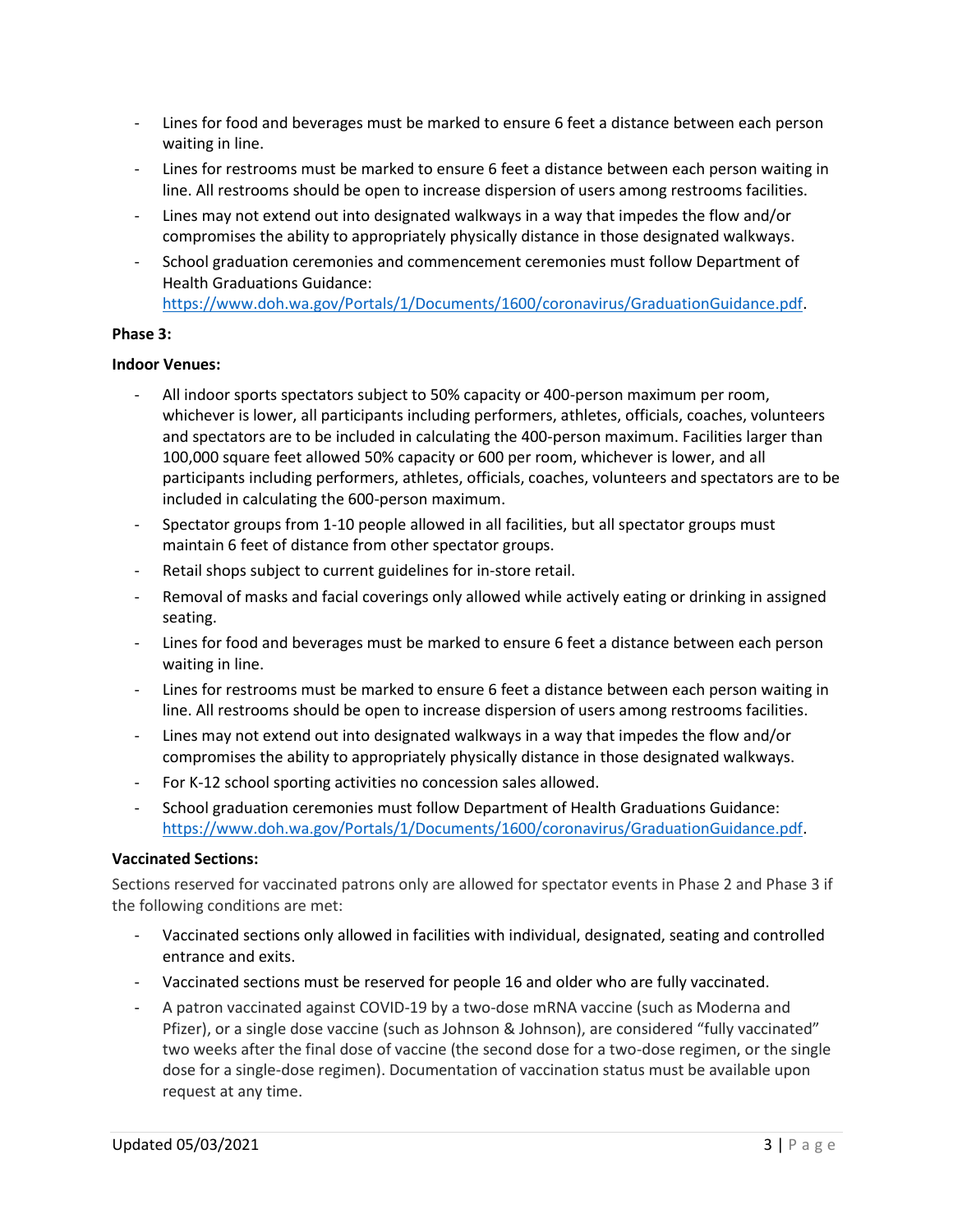- Children between the ages of 2 and 15 who can provide proof of having tested negative for COVID-19 within 72 hours of admission, are also allowed in the vaccinated section. Children under the age of 2 do not need to provide proof of a negative COVID-19 test in order to be admitted to the vaccinated section when accompanied by a vaccinated adult.
- No adults who are not yet fully vaccinated, including adults who are in the progress of being vaccinated, will be permitted in the vaccinated only section, even with a negative test.
- All ticket holders for a fully vaccinated-only section must enter the facility through a separate line from unvaccinated ticket-holders, where they will be required to show proof of vaccination (if 16 years of age or older) or of a negative COVID-19 test (if between 2 and 15 years of age).
- Any person with a ticket for a fully vaccinated-only section who is 16 years of age or older and cannot provide the required verification of full vaccination, or between 2 and 15 years of age and cannot provide the required proof of a negative test within 72 hours of admission, will not be permitted to enter the vaccinated section. Any individual who is symptomatic, even if fully vaccinated, will not be allowed to enter the vaccinated section.
- Physical distancing is not required in a fully vaccinated-only section. Persons seated in these sections will be seated directly next to other groups.
- There must be at least 6 feet of distance between the Fully Vaccinated-only sections and any other section in the venue.
- Face coverings must be worn in the fully vaccinated-only sections, except while actively eating and/or drinking in the ticketed seat.

The following are acceptable as proof of full vaccination: Vaccination card (which includes name of person vaccinated, type of vaccine provided and date last dose administered) OR a photo of a vaccination card as a separate document OR a photo of the attendee's vaccine card stored on a phone or electronic device OR documentation of vaccination from a healthcare provider electronic health record or state Immunization Information System record. Self-reported vaccination records that are not verified by a health care provider cannot be accepted.

The following are acceptable as proof of a negative COVID-19 test result: printed document (from the test provider or laboratory) OR an email or text message displayed on a phone or electronic device from the test provider or laboratory. The information provided should include name of person tested, type of test performed, and date of negative test result (for PCR test, date of negative result must be within prior 72 hours; for antigen test, date of negative result must be within prior 24 hours). Self-reported negative test results that are not from a test provider, a laboratory, or a health care provider cannot be accepted.

Nothing in this section should be read to prohibit a facility from providing a separate seating area to unvaccinated individuals, including those individuals claiming an exemption protected by state and federal anti-discrimination laws. Seating areas for unvaccinated individuals must follow the requirements found in sections describing Phase 2 and Phase 3 guidelines for both outdoor and indoor spectators in this document.

Facilities with vaccinated sections are allowed to increase capacity:

- Outdoor facilities may add vaccinated sections until their total capacity is 50% maximum or 22,000 people, whichever is lower, inclusive of both vaccinated and unvaccinated sections. Outdoor unvaccinated spectators cannot exceed 9,000 people. All spectators, individuals or groups, in unvaccinated sections must maintain 6 feet of distance from other individuals or spectator groups in those sections. Vaccinated-only sections may be seated at full capacity, with